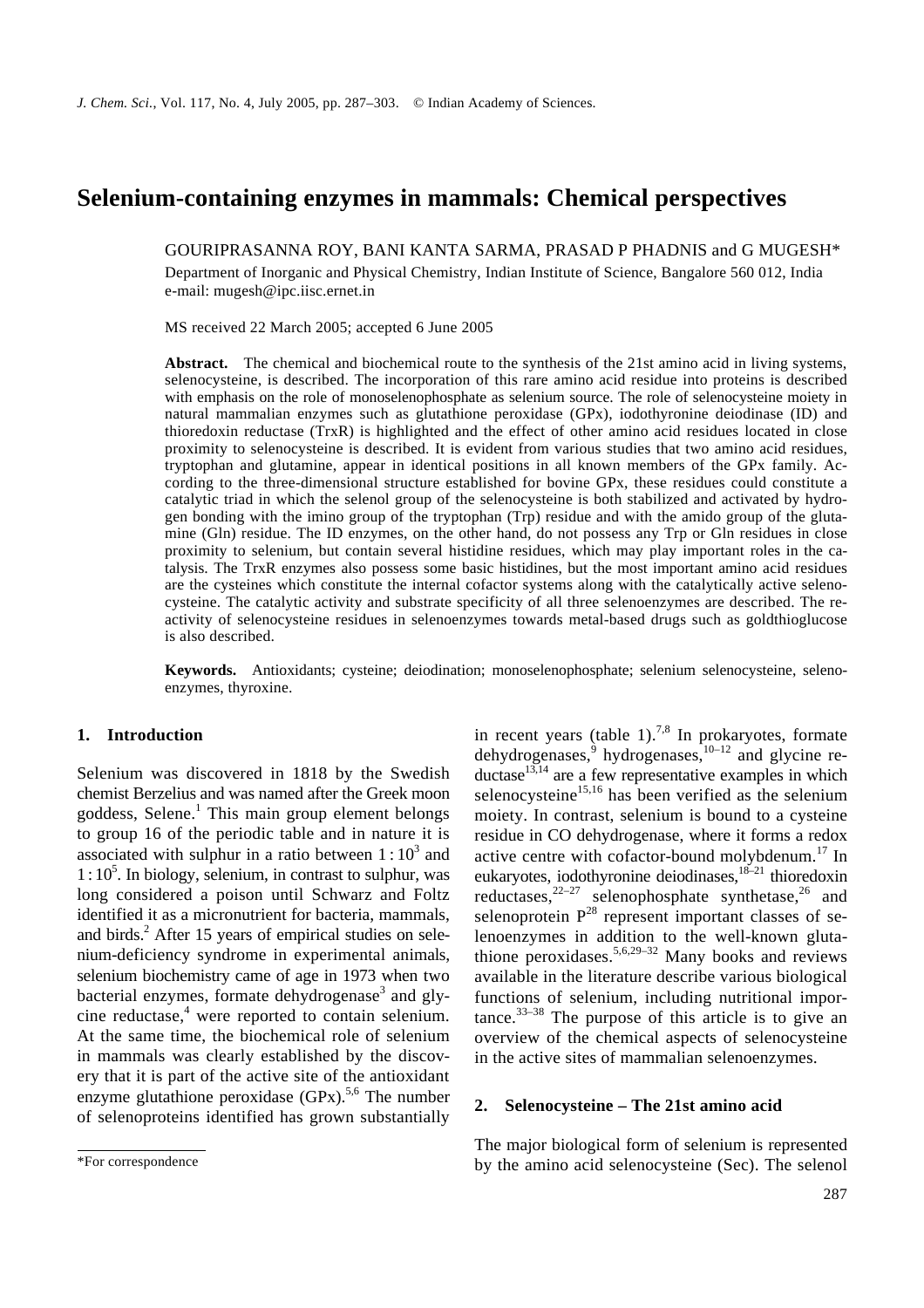| Enzyme                          | Reaction                                                                                                            |
|---------------------------------|---------------------------------------------------------------------------------------------------------------------|
| Formate dehydrogenases          | $HCOOH \rightarrow CO2 + 2H+ + 2e-$                                                                                 |
| NiFeSe-hydrogenases             | $H_2 \rightarrow 2H^+ + 2e^-$                                                                                       |
| Glycine reductase               | $\text{Gly} + 2e^- + 4\text{H}^+ + \text{ADP} + \text{P}_i \rightarrow \text{acetete} + \text{NH}_4^+ + \text{ATP}$ |
| Selenophosphate synthatase      | $HSe^{-} + ATP \rightarrow HSe-PO_{3}H_{2} +AMP + P_{1}$                                                            |
| Glutathione peroxidases (GPx)   | $H_2O_2 + 2GSH \rightarrow H_2O + GSSG$                                                                             |
| Phospholipid-hydroperoxide-GPx  | $ROOH + 2GSH \rightarrow R-OH + H2O + GSSG$                                                                         |
| Type I iodothyronine deiodinase | L-Thyroxine + $2e^-$ + H <sup>+</sup> $\rightarrow$ 3,5,3'-triiodothyronine + I <sup>-</sup>                        |
| Thioredoxin reductase           | $NADPH + Trx_{ox} \rightarrow NADP^+ + Trx_{red}$                                                                   |
| Selenoprotein W                 | ?                                                                                                                   |
| Selenoprotein P                 | Antioxidant?                                                                                                        |

**Table 1.** Selenocysteine-containing enzymes and their biological functions.

GSH: reduced glutathione, ROOH: Lipid hydroperoxide, Trx: thioredoxin

group in the free amino acid (**1**) is unstable and readily oxidizes in air to the corresponding diselenide (**2**). However, the diselenide can be easily reduced by thiols such as dithiothreitol (DTT) under physiological conditions.



The presence of a Sec residue in the active centre of an enzyme instead of a Cys confers a dramatic catalytic advantage. The lower p*Ka* (5⋅2) of the selenol group in the active site as compared with thiol (8⋅0) may account for this catalytic advantage. Therefore, the selenol group is fully dissociated at physiological pH and the dissociated selenolate in enzyme's active site is a much better nucleophile than the corresponding thiolate. These properties and the unique redox behaviour of selenium make the Sec residues more reactive than Cys and, therefore, the Sec residues in selenoenzymes can be termed as "superreactive cysteines". A comparison of purified variants of formate dehydrogenase containing either a cysteine or a selenocysteine in the active site revealed that the overall catalytic efficiency is more than 300-fold higher for the selenium-containing variant.<sup>7</sup> A drastic reduction of the activity was also found in genetically constructed variants of the type I deiodonase when they contained a cysteine residue in the position of the selenocysteine.<sup>39</sup> In another case, replacement of the catalytically essential Cys residue in glyceraldehyde 3-phosphate dehydrogenase (GAPDH) with Sec converted the phosphate dehydrogenase into a peroxidase. $40$ 



**Scheme 1.** Proposed model for Sec incorporation in Eukarya. (a) Synthesis of the selenium donor, monoselenophosphate; (b) conversion of seryl-tRNA<sup>Sec</sup> to selenocysteyl-t $\text{RNA}^{\text{Sec}}$ ; (c) formation of the complex for the cotranslational incorporation of Sec.

Interestingly, unlike other amino acids present in proteins, Sec is not coded for directly in the genetic code. Alternatively, Sec is encoded by a UGA codon, which is normally a stop codon but, in these exceptional proteins, is modified by a subsequent sequence in the mRNA molecule that encodes the enzyme. For specific Sec insertion at UGA codons, a unique selenocysteyl-tRNA<sup>Sec</sup> is synthesized from seryl-tRNA<sup>Sec</sup> using selenophosphate as the reactive selenium donor compound. $41$  Decoding of the UGA codon as Sec and its subsequent incorporation, therefore, requires a complex multi-component system and several reactions (scheme 1). These include: (a) the formation of the selenium donor, selenophosphate, from ATP and selenide, catalysed by the selenophosphate synthetase-2 (SELD), which is a sele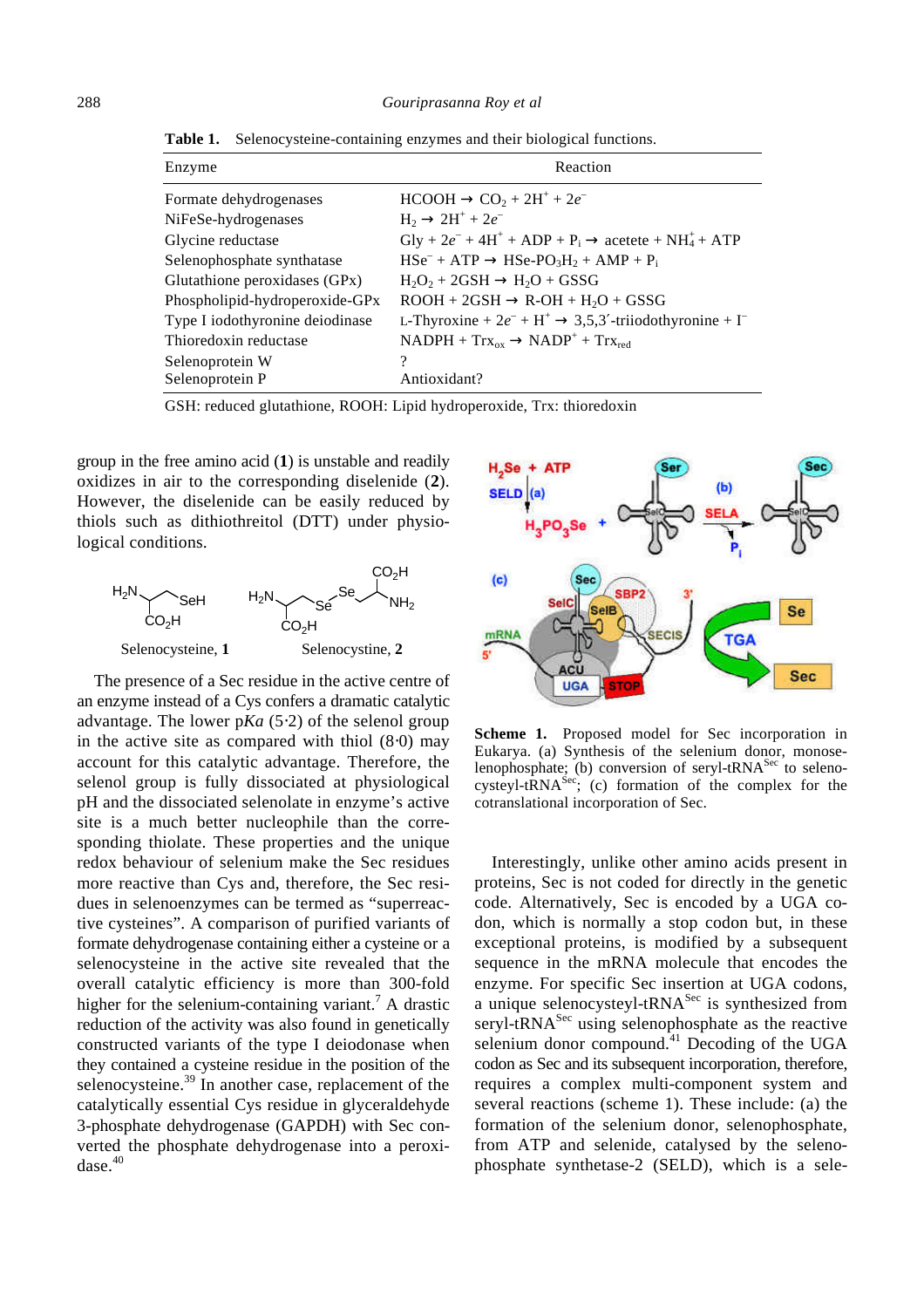noenzyme by itself; (b) a specific tRNA, called tRNA (Ser)Sec or SelC, which is first loaded with serine and then converted into Sec by selenocysteine synthase (SELA) using selenophosphate as selenium source; (c) a putative translation complex in analogy to the established complex in prokarya. The mRNA forms a characteristic secondary structure in the 3′ nontranslated region, the Sec incorporating sequence (SECIS). The Sec-loaded tRNA(Ser)Sec is transferred to the ribosome A site and recognizes the UGA codon by its anti-codon ACU. The complex is stabilized via the interaction of putative SECIS-binding proteins (SelB) with the SECIS and the tRNA.<sup>42</sup>

# 2.1 *Monoselenophosphate, the selenium donor molecule*

The selenium donor for the nucleophilic addition during Sec incorporation has been identified as monoselenophosphate.<sup>43</sup> The mechanism of selenophosphate synthesis from ATP and selenide has been investigated in isotope-labelling experiments, and in various types of isotope exchange experiments. The multi-step process involves formation of a phosphorylated enzyme derivative and tightly bound ADP. Transfer of the enzyme phosphoryl group to selenium forms selenophosphate and hydrolysis of the bound ADP gives orthophosphate and AMP as below.

$$
ATP + E \rightarrow E-P[ADP], \tag{1}
$$

$$
E-P[ADP] + SE^- \rightarrow HSe-PO3H2 + E + AMP + Pi,
$$
\n(2)

$$
ATP + HSe^- \rightarrow HSe-PO_3H_2 + P_I + AMP.
$$
 (3)

Selenophosphate synthetase is a monomeric enzyme of 37 kDa. Analysis of the *Escherichia coli* enzyme suggests that a cysteine residue (Cys17) may be involved in the catalysis.<sup>16,44</sup> It is intriguing that enzymes from many other organisms contain a Sec in this position. A mechanism must therefore exist to circumvent the 'chicken and egg' situation that the product of the reaction of an enzyme is required for its own synthesis. It must be noted that several other organisms also produce selenophosphate synthetase analogues, but these enzymes contain an Arg or Thr residue in position 17. One of such variants has been purified from *Drosophila melanogaster*; however, the protein has been found to be devoid of selenium-dependent selenophosphate synthetase activity.<sup>44</sup>

# 2.2 *Conversion of seryl-tRNASec to selenocysteyltRNASec*

The monoselenophosphate synthesized by selenophosphate synthetase is used for the converstion of seryl-tRNASec into selenocysteyl-tRNASec by another enzyme called selenocysteine synthase encoded by the selA gene in *E. coli.*<sup>45</sup> Although experimental evidence exists for such a reaction in various eukarya systems, the enzyme has yet to be identified.<sup>46</sup> For various bacteria, selenocysteine synthase has been shown to be a homo-decamer with a molecular mass of about  $500$  kDa. $^{47}$  The reaction proceeds by the covalent binding of serylt $\mathbb{R}$ NA<sup>Sec</sup> to the pyridoxal phosphate of selenocysteine synthase, which to date is the only PLP enzyme to bind a nucleic acid. The elimination of a water molecule from the seryl moiety followed by reaction with monoselenophospate produces selenocysteyl-tRNA<sup>Sec</sup> (scheme 2).<sup>48,49</sup>

# **3. Synthetic methods to incorporate Sec into proteins**

#### 3.1 *Native chemical ligation*

Synthetic introduction of Sec into peptides is an attractive alternative to recombinant methods due to the complications associated with decoding the UGA stop codon described in the introduction. A number of synthetic peptides and proteins have been prepared by solid phase peptide synthesis (SPPS) that incorporated selenocysteine by using Boc- or Fmoc-Sec  $(PMB)$ -OH.<sup>50</sup> By using the native chemical ligation technique the ability to synthetically introduce a free selenol (or diselenide) into a peptide permits entry into larger peptides/proteins. In the selenocysteine version of native chemical ligation, two ligation partners, one a C-terminal peptide thioester and the other a peptide containing an unprotected Sec/selenocystine at its N terminus, are mixed together along with a reducing agent. After an initial trans selenoesterification, a selenoester **1** is formed (scheme 3). This intermediate rearranges through an Se-to-N acyl shift to give the thermodynamically stable native peptide bond. Several recent model studies have shown the feasibility of this process.

In order to achieve an effective native chemical ligation, suitably protected selenocysteine derivatives are required. Walter and co-workers reported one of the first syntheses of optically pure selenocysteine derivatives.<sup>51</sup> A key step in the preparation involved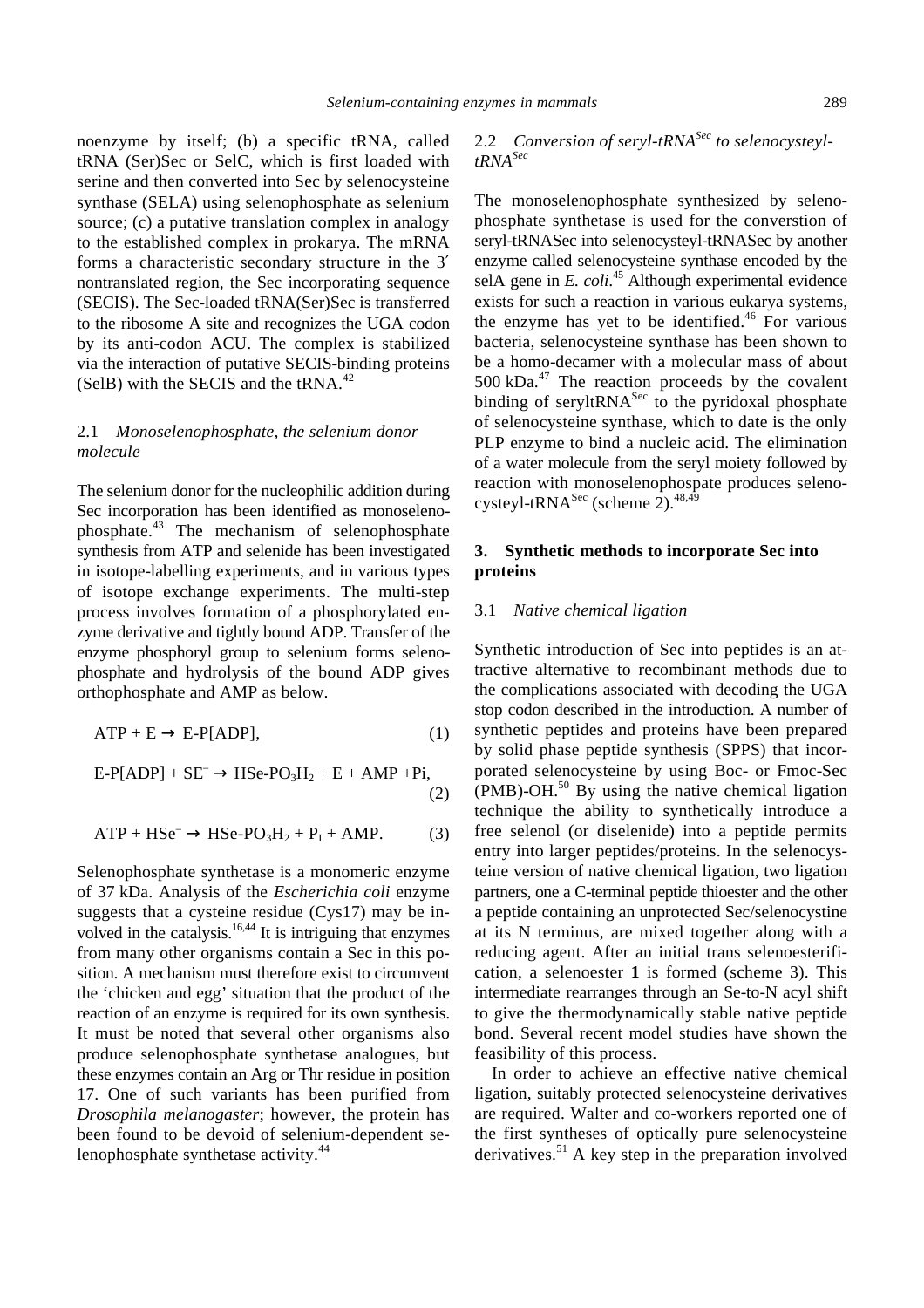

**Scheme 2.** Proposed reaction mechanism for the conversion of seryl-tRNA<sup>Sec</sup> to selenocysteyl-tRNA<sup>Sec</sup> catalysed by selenocysteine synthase.<sup>49</sup>



**Scheme 3.** Selenocysteine-mediated native chemical ligation.



**Scheme 4.** Synthesis of Fmoc-Sec(Ph)-OH via L-serine-*b*-lactone. DEAD = diethyl-azodicarboxylate, TFA = trifluoroacetic acid, TEA = triethylamine, Fmoc-Osu = 9-fluorenylmethoxycarbonyl succinate.

the nucleophilic displacement of a O-tosylated Lserine derivative. A later alternative approach was reported by Shirahama and co-workers who reduced diphenyl diselenide with sodium metal and reacted the resulting selenolate with *tert*-butoxycarbonyl (Boc) protected serine **-lactone.<sup>52</sup> More recently, this** approach has been modified by performing an *in situ* reduction of diphenyl diselenide with sodium trimethoxyborohydride [NaBH(OMe)<sub>3</sub>] (scheme 4).<sup>53</sup> In this latter study, the Boc group was removed, followed by 9-fluorenylmethoxycarbonyl (Fmoc) protection in a one-pot procedure to yield Fmoc-Sec (Ph)-OH, which was used for automated solid-phase peptide synthesis (SPPS).

Recently, an alternative synthetic route to selenocysteine derivatives has been reported (scheme  $5$ ).<sup>54</sup> Three orthogonal protecting groups were used for the amino, carboxylate, and selenol functionalities that allowed their independent manipulation. The free carboxylate of Fmoc-Ser was converted to the allyl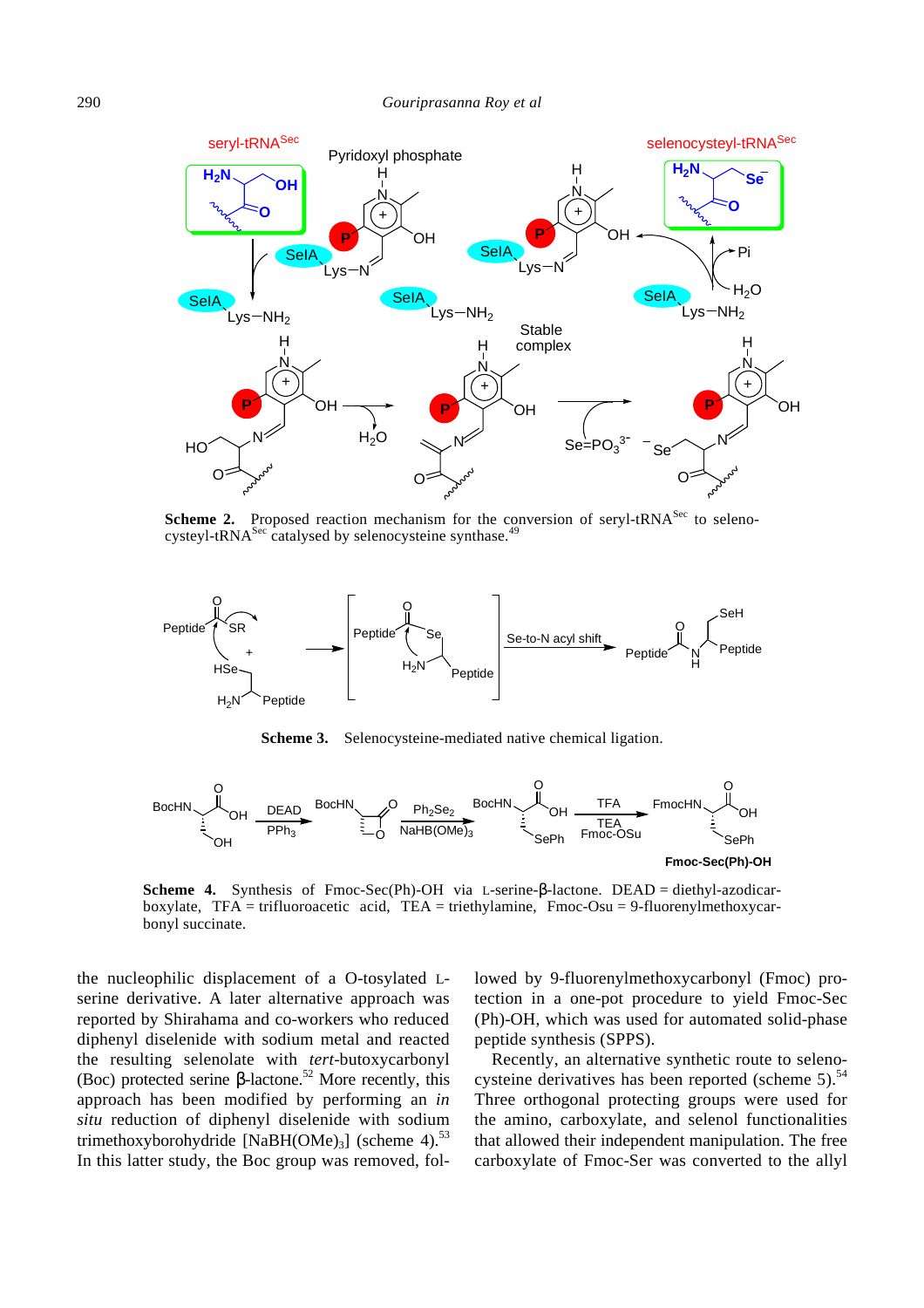

**Scheme 5.** Improved scalable synthesis of Fmoc-Sec derivatives.



**Scheme 6.** Selenocysteine-mediated expressed protein ligation.  $X =$  recombinant target protein truncated at its C terminus.  $Y =$  synthetic peptide corresponding to the truncated C terminus.

ester, followed by activation of the alcohol with *p*toluenesulfonyl chloride to provide **3**. *p*-Methoxybenzyldiselenide (PMBSe) $_2$ , obtained by treating selenium powder with super hydride followed by PMBCl, was reduced to the selenol with hypophosphoric acid. Without further purification, the resulting selenol was added to 3 under basic conditions to yield the fully protected selenocysteine derivative. Selective deprotection of the carboxylate with catalytic palladium and morpholine gave **4** in good yield.

#### 3.2 *Expressed protein ligation*

Expressed protein ligation (EPL), a powerful extension of native chemical ligation, was first reported in 1998 and has become increasingly popular in recent years for protein engineering. With the success of Secmediated native chemical ligation, it became clear that Sec could also be used at the point of ligation in expressed protein ligation.<sup>55</sup> The process of selenocysteine-mediated EPL is briefly outlined in scheme 6. A target protein truncated at its C terminus is overexpressed in *E. coli* as a fusion to an intein domain and affinity tag (either a hexa-His tag or chitin binding domain, CBD). The cell lysate is passed through the affinity column to bind the target protein and separate

it from other cellular constituents. Inteins self-catalyse a rearrangement reaction from an amide to a thioester at a cysteine residue within their sequence. When an external thiol is added to the resin, a *trans*-thioesterification takes place that cleaves the truncated target protein from the resin while leaving the intein attached. Addition of an unprotected synthetic peptide with Sec at its N terminus initiates another *trans*-thioesterification, followed by an Se-to-N acyl shift to yield a fully deprotected mutant protein with a Sec incorporated at a specific site within the polypeptide.

#### **4. Glutathione peroxidases (GPx)**

Glutathione peroxidases (GPx) are antioxidant selenoenzymes protecting various organisms from oxidative stresses by catalyzing the reduction of hydroperoxides at the expense of  $\ddot{\text{GSH}}$ .<sup>56,57</sup> The GPx superfamily contains four types of enzymes, the classical cytosolic GPx (cGPx), phospholipid hydroperoxide GPx (PHGPx), plasma GPx (pGPx), and gastrointestinal GPx (giGPx), all of which require selenium in their active sites for the catalytic activity.<sup>58-62</sup> The reactivity of these enzymes differs considerably depending upon the hydroperoxides and thiol cofactor. The classical GPx utilizes exclusively GSH as reducing substrate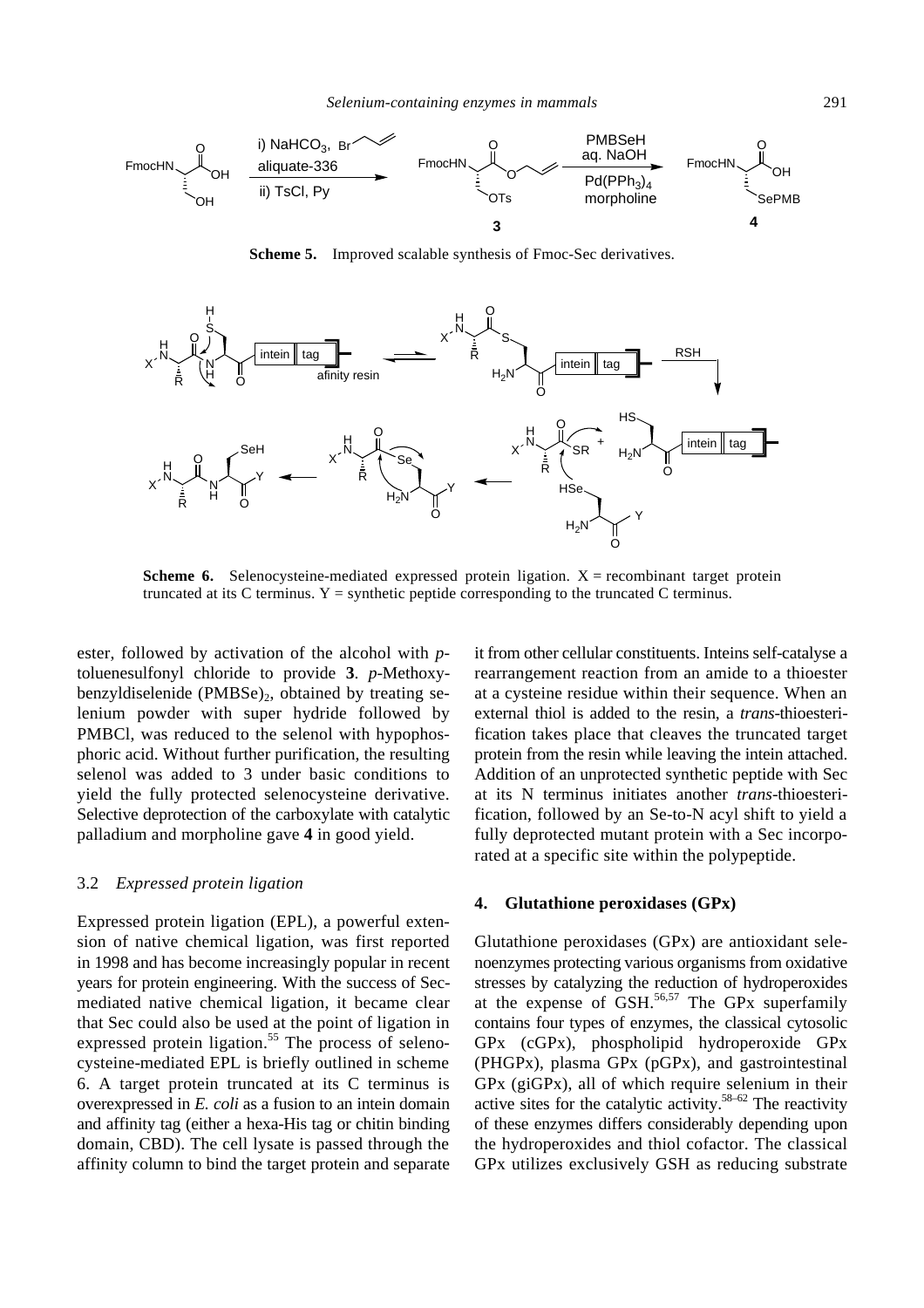for the reduction of  $H_2O_2$  and a limited number of organic hydroperoxides such as cumene hydroperoxide and *tert*-butyl hydroperoxide. The PHGPx also uses GSH as physiological reducing substrate, but the hydroperoxide substrate specificity is more broad. This enzyme is active on all phospholipid hydroperoxides, fatty acid hydroperoxides, cumene hydroperoxide, *tert*-butyl hydroperoxide, cholesterol hydroperoxides, and  $H_2O_2$ .<sup>63</sup> On the other hand, the hydroperoxide substrate specificity of pGPx is more restricted. Although pGPx can reduce  $H_2O_2$  and organic hydroperoxides, it is approximately 10 times less active than the cGPx. In contrast to the cGPx, GSH is a poor reducing substrate for this enzyme. Since the concentration of reduced thiol groups in human plasma is very low, it is quite unlikely that GSH is the reducing substrate for the plasma enzyme. Alternatively, the extracellular thioredoxin reductase, thioredoxin, or glutaredoxin could be reasonable candidates.<sup>64</sup>

The GPx catalytic site includes a Sec residue in which the selenium undergoes a redox cycle involving the selenol (ESeH) as the active form that reduces hydrogen peroxides and organic peroxides. The selenol is oxidized to selenenic acid (ESeOH), which reacts with reduced glutathione (GSH) to form a selenenyl sulphide adduct (ESeSG). A second glutathione then regenerates the active form of the enzyme by attacking the ESeSG to form the oxidized glutathione (GSSG) (scheme 7). Thus, in the overall process, 2 equiv of glutathione are oxidized to the disulphide and water, while the hydroperoxide is reduced to the corresponding alcohol. In the presence of an excess hydroperoxide, the selenium centre in GPx may be overoxidized to produce seleninic acid  $(ESeO<sub>2</sub>H)$  and selenonic acid ( $E$ SeO<sub>3</sub>H). However, such species are believed to lie off the main catalytic pathway.



**Scheme 7.** Proposed catalytic mechanism for the reduction of hydroperoxides by GPx.

The arrangement of the amino acid residues in the active site of GPx shows some interesting features. It is evident from various studies that two amino acid residues, that is tryptophan and glutamine, appear in identical positions in all known members of the GPx family.<sup>58</sup> According to the three-dimensional structure established for bovine cGPx, these residues could constitute a catalytic triad in which the selenol group of the selenocysteine is both stabilized and activated by hydrogen bonding with the imino group of the tryptophan (Trp) residue and with the amido group of the glutamine (Gln) residue (figure 1). $^{65}$  The crystal structure of human plasma GPx has also been determined and crystallographically refined at 2⋅9 Å resolution.<sup>66</sup> Although the overall active site architecture of the human plasma enzyme is similar to that of the cytoplasmic enzyme, the environment close to the selenocysteine residues is quite different in the two enzymes. Approximately only half of the residues close to the selenocysteine residue within a range of 10 Å are conserved in both enzymes. The residues conserved in the human plasma enzyme are Phe76, Gln79, Arg95, Trp153, Phe155, Asn154 and Arg173. Of these residues, Gln79 and Trp153 are located within hydrogen bonding distance of the selenium atom and have been suggested to play functional roles in catalysis. As mentioned already, these two residues are in fact conserved in the whole GPx superfamily and probably account for the similarities in their catalytic mechanisms.

The chemical aspects of the reduction of hydroperoxide by GPx have been extensively studied with the help of model compounds. These include antiinflammatory drug ebselen, a variety of substituted diaryl selenides and diselenides, N-Se heterocycles, the artificial selenoenzyme selenosubtilisin, selenopeptides, and other types of selenium compounds. $67-78$ Hilvert *et al* have shown that the reduced form of selenosubtilisin is strongly stabilized by nearby histidine residues.<sup>79</sup> Because the enzyme-bound selenol is



**Figure 1.** The active site of GPx showing Sec-Trp-Gln catalytic triad.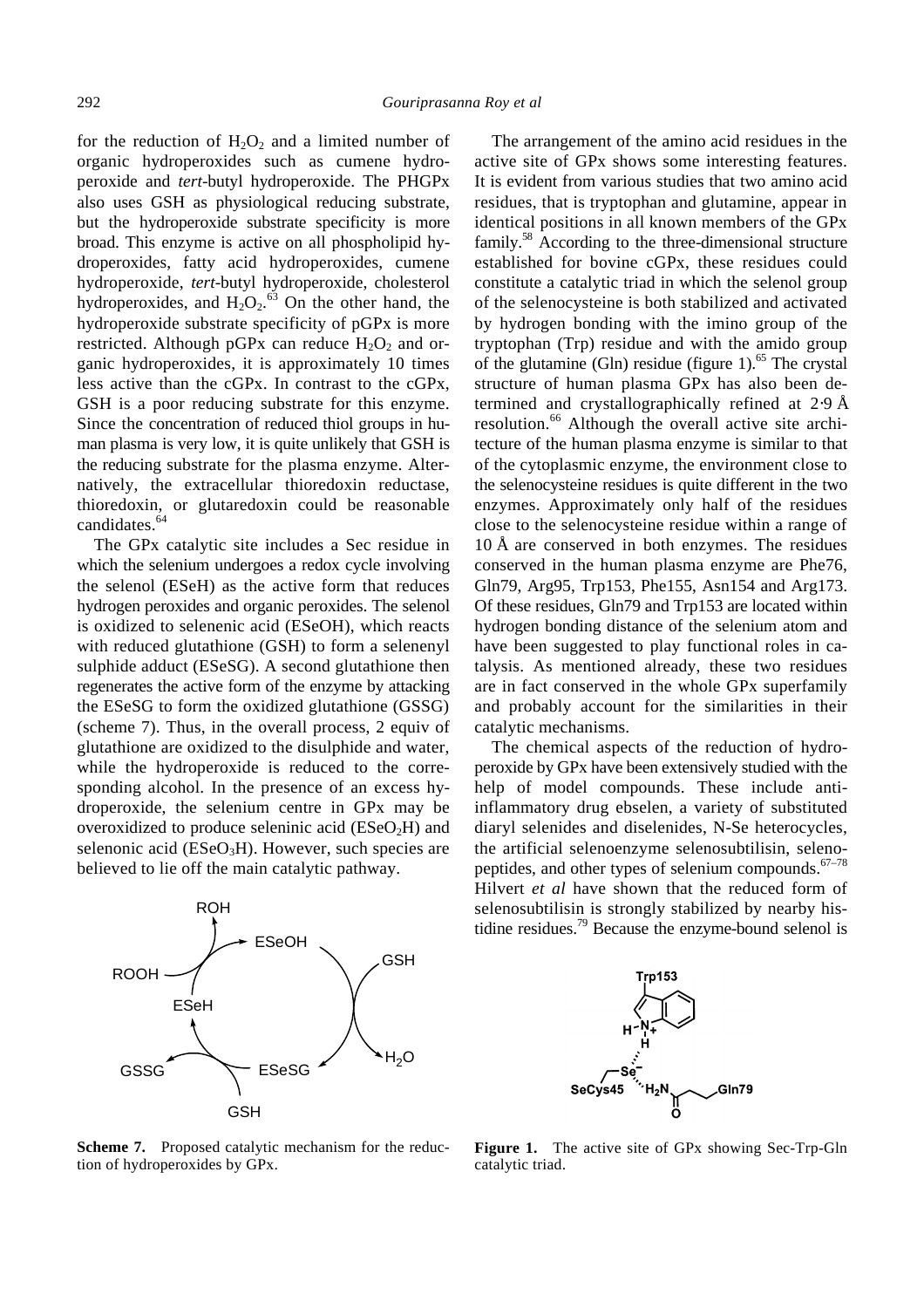

**Scheme 8.** Biochemical deiodination of thyroxine catalysed by iodothyronine deiodinases.



**Figure 2.** Stabilization of the selenolate form of selenosubtilisin.

deprotonated by His64 to form a selenolate-imidazolium ion pair at all accessible pH values, it is expected to be highly reactive and therefore susceptible to oxidation by hydroperoxides. Another amino acid residue, Asn155, is also expected to play an important role in the stabilization of the selenolate (figure 2). Similarly, the active site selenol (Sec149) in seleno-GAPDH interacts with a histidine residue (His176) to form an efficient selenolate-imidazolium ion pair.<sup>79</sup> In agreement with the role of Trp and Gln in GPx catalysis and the importance of His residues in the reduction of hydroperoxides by selenosubtilisin, basic amino groups in the close proximity to selenium have been shown to play a significant role in modulating the antioxidant properties of synthetic selenium compounds.<sup>78</sup>

## **5. Iodothyronine deiodinases (ID)**

The thyroid gland, in response to stimulation by TSH, produces thyroxine (T4) as the main secretory product that undergoes enzymatic outer-ring deiodination to produce the biologically active hormone, 3,5,3′-triiodothyronine (T3), and this reaction is catalysed by type I iodothyronine deiodinase (ID-I), a selenocysteinecontaining integral membrane enzyme<sup>80</sup> present in the highest amounts in liver, kidney, thyroid and pituitary. The thyroid gland also produces an inactive metabolite rT3 by inner ring deiodination. The triiodo derivatives T3 and rT3 are further metabolized by inner ring and outer ring deiodination, respectively, by ID-I, ID-II and ID-III to produce the inactive metaboilite T2 (3,3′-T2, 3,5-T2 and 3′,5′-T2) (scheme 8).

The 5′-deiodination catalysed by ID-I is a pingpong, bisubstrate reaction in which the selenol (or selenolate) group of the enzyme (E-SeH or E-Se<sup>-</sup>) first reacts with thyroxine (T4) to form a selenenyl iodide (E-SeI) intermediate. Subsequent reaction of the selenenyl iodide with an as yet unidentified intracellular cofactor (DTT *in vitro*) completes the catalytic cycle and regenerates the enzyme active site (scheme 9). It is known that the anti-thyroid drug, 6-*n*-propyl-2-thiouracil (PTU), inhibits the activity of the enzyme probably by reacting with the selenenyl iodide intermediate and the gold-containing drugs such as gold thioglucose (GTG) inhibits the deiodinase activity by reacting with the selenol group of the native enzyme.

## **6. Anti-thyroid drugs**

As mentioned in the previous section, in healthy humans the thyroid gland produces predominantly the prohormone **T4**, which is enzymatically deiodinated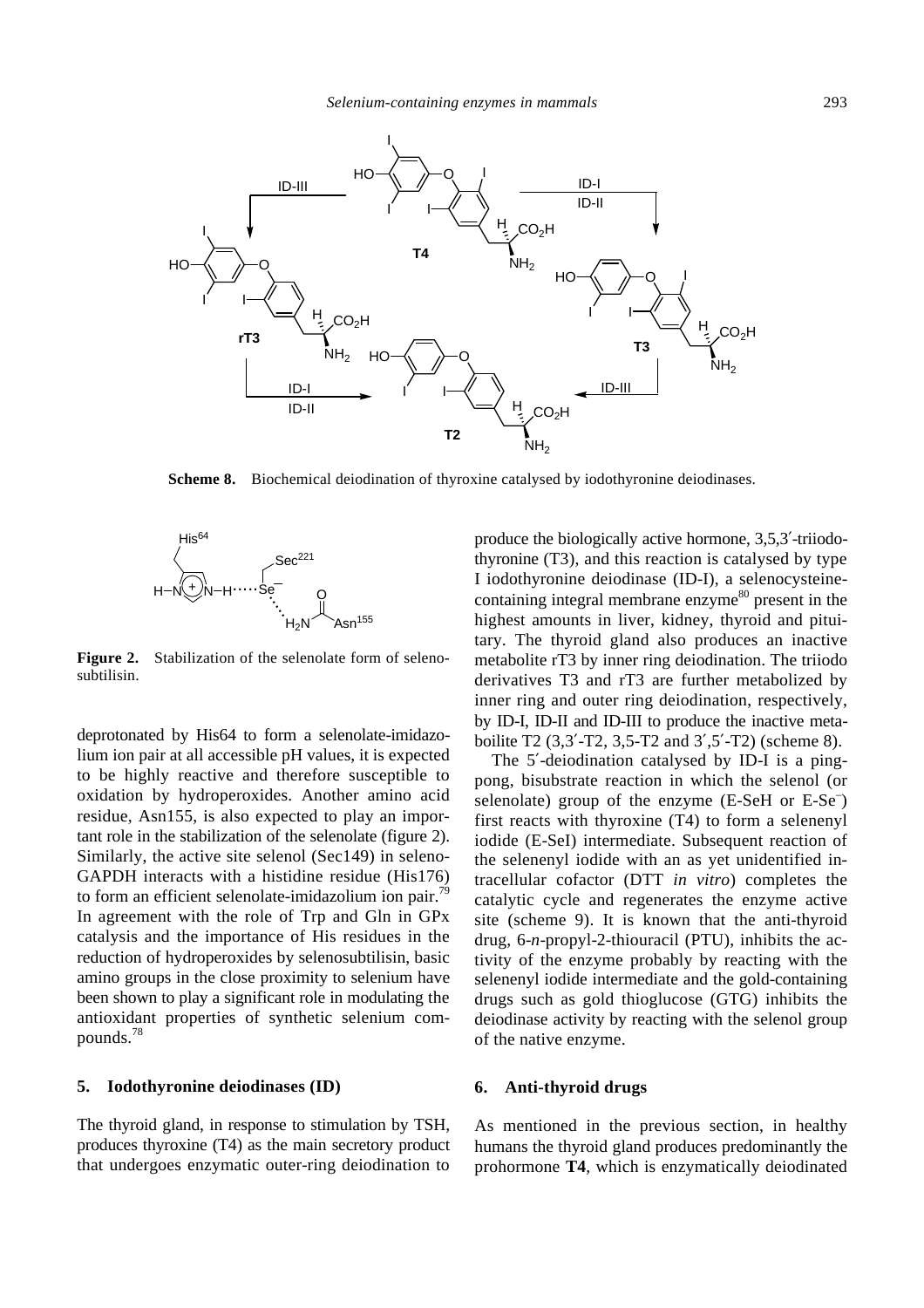

**Scheme 9.** Proposed mechanism for the deiodination of thyroxine by ID-1 and inhibition of ID-1 by *n*-propyl-2-thiouracil (PTU) and gold thioglucose (GTG).

to provide the biologically active hormone T3 and other inactive species. Although the enzymatic deiodination is important for the functioning of the thyroid gland, the activation of thyroid-stimulating hormone (TSH) receptor by auto-antibodies leads to an overproduction of thyroid hormones. In addition, these auto-antibodies also stimulate ID-I and probably ID-II, which then together produce relatively more **T3**. As these antibodies are not under pituitary feedback control, no negative influence on thyroid activity is exerted and therefore hyperthyroidism persists. Under these conditions, the overproduction of **T3** is controlled by specific inhibitors, which either block the thyroid hormone biosynthesis or reduce the conversion of **T4** to **T3**. An interesting class of such inhibitors is the thiourea drugs, 6-*n*-propyl-2-thiouracil (**5**, PTU), 6-methyl-2-thiouracil (**6**, MTU), methimazole (**7**, MMI) and carbimazole (**8**, CBZ).



Although these compounds are the most commonly employed drugs for the treatment of patients with



**Figure 3.** A hypothetical model for the coordination of thiourea drugs to the Fe-centre of TPO.

hyperthyroidism, the detailed mechanism of their action is still not clear. According to the initially proposed mechanism, these drugs form stable electron donoracceptor complexes with diiodine and divert oxidized iodides away from thyroglobulin, which effectively reduces the thyroid hormones biosynthesis. $81$  It has been proposed in the second mechanism that these drugs coordinate to the thyroid peroxidase (TPO), a heme enzyme which catalyses the oxidation of iodides and the coupling of iodothyrosine residues of thyroglobulin, thereby blocking the thyroid hormone synthesis (figure 3). $82$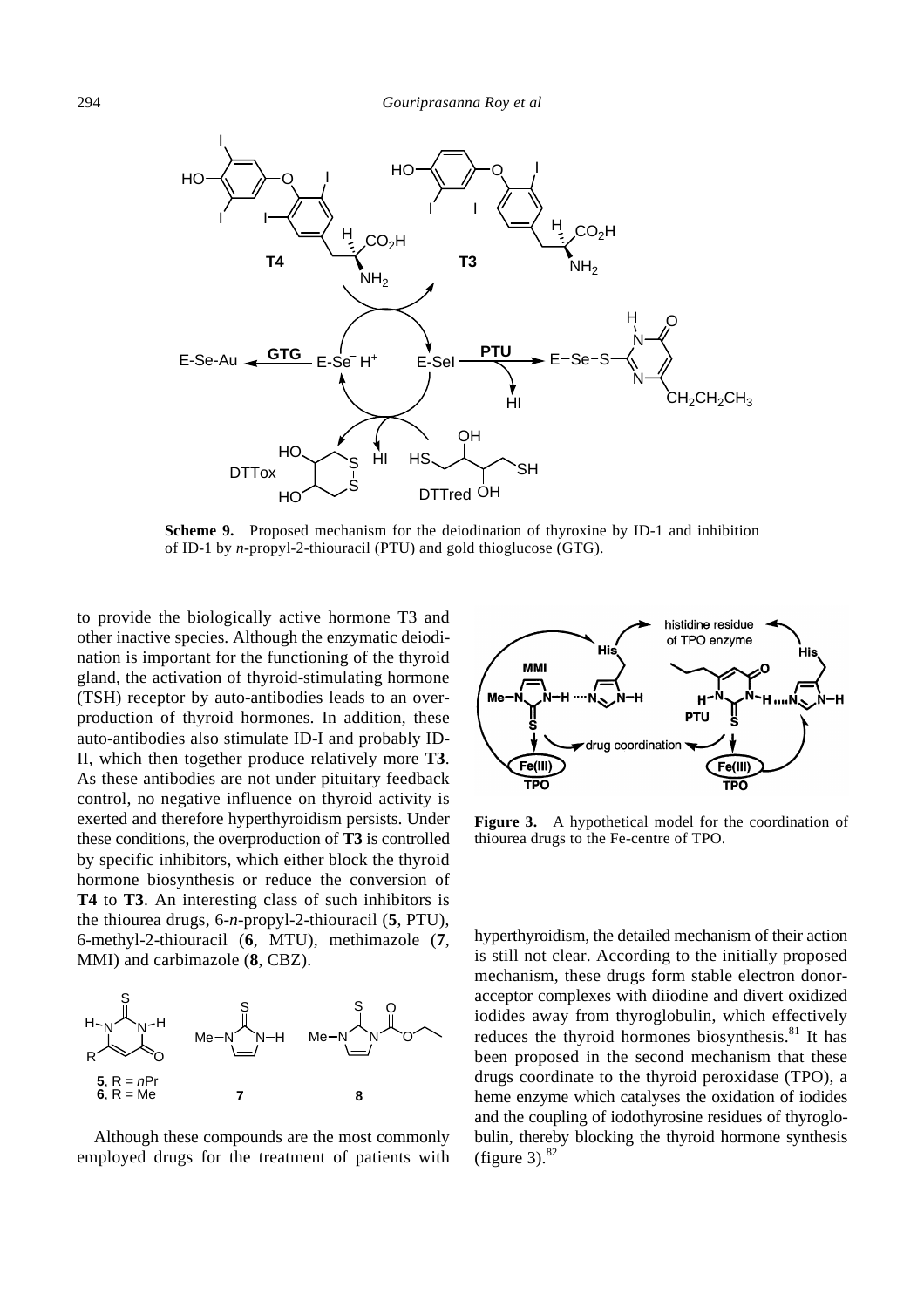#### **7. Inhibition of iodothyronine deiodinases**

After the discovery that the ID-I is responsible for the activation of thyroxine, it has been reported that PTU can also block the conversion of T4 to T3 by reacting with the selenenyl iodide intermediate (E-SeI) of ID-I to form a selenenyl sulphide (figure 4) as a dead end product.<sup>83</sup> Interestingly, PTU does not block the activity of other two selenoenzymes (ID-II and ID-III) under normal conditions and the reason for the insensitivity of PTU towards these two enzymes is still unknown. Recent biomimetic studies on the inhibition of ID by anti-thyroid drugs have been focused on three aspects: (i) Experimental verification for the mechanism of the inhibition of ID-I by PTU and MTU, (ii) identification of the possible reason for the insensitivity of certain deiodinases towards PTU and MTU, (iii) possible explanation for the lower inhibitory activity of MMI towards ID-I compared with that of PTU and MTU.<sup>84</sup>



The reactivity of Se-I species towards anti-thyroid drugs has been experimentally verified by du Mont *et*  $al^{84}$  with the help of synthetic selenenyl iodides. When "PhSeI"  $(0.5 \text{ Ph}_2\text{Se}_2,I_2)$  and **9**, which are known to disproportionate in solution to diselenide and iodine or their adducts, were treated independently with stoichiometric amounts of PTU or 6-methyl-2-thiouracil (MTU) in the presence of triethylamine, both the reactions afforded the corresponding diselenides, rather than the selenenyl sulphides, as the only products.<sup>84a</sup> This indicates that the unstable selenenyl iodides PhSeI and **9** are reduced by PTU and MTU to the corresponding diselenides (and not the PTU/MTU derivatives). These properties of PhSeI and **9** therefore



**Figure 4.** Synthetic models for the Se-I intermediate of ID-I.

resemble the inhibitory action of PTU-insensitive deiodinases. In the absence of triethylamine, selenenyl iodide **10** reacted with PTU and MTU much more slowly than the internally chelated compound **11**. Although compound **11** reacted rapidly with PTU and MTU under similar experimental conditions, it unexpectedly afforded the corresponding diselenide as the major product. This result indicates that the HI produced during the reaction may act as a catalyst for the diselenide formation. However, in the presence of triethylamine, no diselenide is formed and both **10** and **11** reacted rapidly with PTU and MTU to give the desired selenenyl sulphides **12** and **13**, respectively (figure 4). $84$ 

The crucial amino-acid residues responsible for binding inhibitors or the details concerning the nature of enzyme-inhibitor interactions have not yet become available. A careful analysis of the active site features of ID-I reveals that the presence of N–H groups in the thiourea drugs is essential not only for the reactivity of the drugs but also for the stability of the selenenyl sulphide adducts formed with the enzyme. The potent inhibitory effects of PTU and MTU towards ID-I may be due to the presence of  $-N(H)-C(=O)$ – functionality that could form hydrogen bonds with nearby amino acid residues after the formation of a stable selenenyl sulphide, making the active site not accessible for further reactions. In contrast, MMI does not have any additional N-H groups after the formation of a selenenyl sulphide and therefore cannot exhibit any stabilizing interactions with the nearby amino acid residues. In agreement with this, the crystal structure of 12 shows that the Se–S bond in this compound is stabilized by intermolecular hydrogen bonds (figure 5).

## **8. Thioredoxin reductases (TrxR)**

Thioredoxin reductase (TrxR, EC 1.6.4.5) is a member of the pyridine nucleotide–disulphide oxidoreductase family.<sup>85</sup> Enzymes of this family, such as glutathione reductase (GR), lipoamide dehydrogenase, and trypanothione reductase, form homodimers, and each subunit contains a redox-active disulphide bond and a tightly bound FAD molecule. TrxR catalyses reduction of thioredoxins (Trx) by NADPH. Trxs are a group of small (10–12 kDa) ubiquitous redox-active proteins, which have a conserved – Trp–Cys–Gly–Pro–Cys–Lys– catalytic site that undergoes reversible oxidation-reduction of the two Cys residues. The redox activity of this catalytic site is necessary for the biological activity of  $Trx$ .<sup>86,87</sup>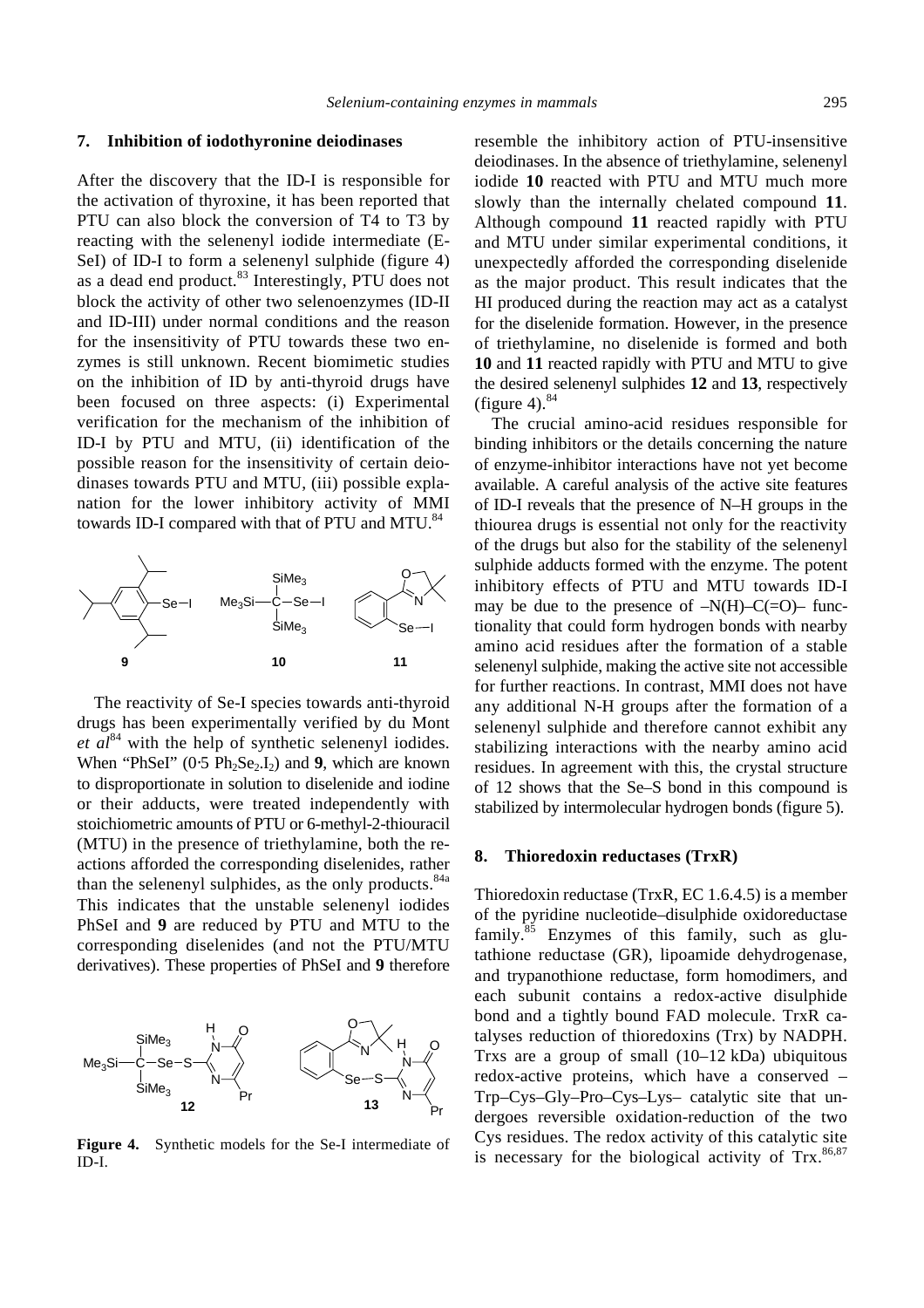

**Figure 5.** The crystal structure of 12, showing intermolecular hydrogen bonds.<sup>84</sup>

**Table 2.** Roles of Trx in mammals.

| Role                                                          | Comments                                                                                                                                                 |
|---------------------------------------------------------------|----------------------------------------------------------------------------------------------------------------------------------------------------------|
| Redox regulation of transcription<br>factors, e.g. NFkB, AP-1 | Different transcription factors are either activated or inhibited by<br>Trx, which also may exert different activities in nucleus<br>compared to cytosol |
| Regulation of apoptosis                                       | Trx makes a complex with ASK1, prevents downstream signaling<br>for apoptosis                                                                            |
| Immunomodulation                                              | Extracellular Trx is both a co-cytokine and chemokine and a<br>truncated form stimulates eosinophiles                                                    |
| Pregnancy                                                     | Intracellular and extracellular synthesis of Trx from cytotropho-<br>blasts assist implantation and establishment of pregnancy                           |
| <b>Birth</b>                                                  | Protection from hyperoxia at birth by induction of Trx                                                                                                   |
| <b>CNS</b>                                                    | Trx secreted from glial cells promotes neuronal survival at<br>ischemia/reperfusion                                                                      |

Although it is beyond the scope of this review to thoroughly describe all of the functions of mammalian Trx proteins, some of the major functions are to supply reducing equivalents to enzymes such as ribonucleotide reductase and thioredoxin peroxidase, and, through thiol-disulphide exchange, to reduce key Cys residues in certain transcription factors, resulting in their increased binding to DNA and altered gene transcription (table 2).<sup>88</sup>

TrxR-catalysed reduction of Trx utilizes NADPH as cofactor. The reduced form of Trx provides reducing equivalents to (i) Trx peroxidase, which breaks down  $H_2O_2$  to water, (ii) ribonucleotide reductase, which reduces ribonucleotides to deoxyribonucleotides for DNA synthesis, and (iii) transcription factors, which leads to their increased binding to DNA and altered gene transcription (figure 6). In addition, Trx increases

cell growth and inhibits apoptosis. The mammalian TrxRs have a higher molecular mass (55 kDa) and a very broad substrate specificity in contrast to the smaller (35 kDa) specific enzymes represented by the well-characterized *E. coli* TrxR.<sup>89</sup> The mammalian enzymes are selenoenzymes, which can react not only with Trx from different species but also with a variety of non-disulphide substrates, such as selenoglutathione, selenite, ascorbic acid, *S*-nitrosoglutathione, hydroperoxides and peroxynitrite. $90$ The presence of Sec in the these enzymes is essential because its replacement with Cys results in a mutant rat TrxR enzyme with about 1% activity with Trx as substrate. $91,92$ 

The mammalian TrxRs possess two redox active centres: One consisting of Cys59/Cys64 adjacent to the flavin ring of FAD and the other consisting of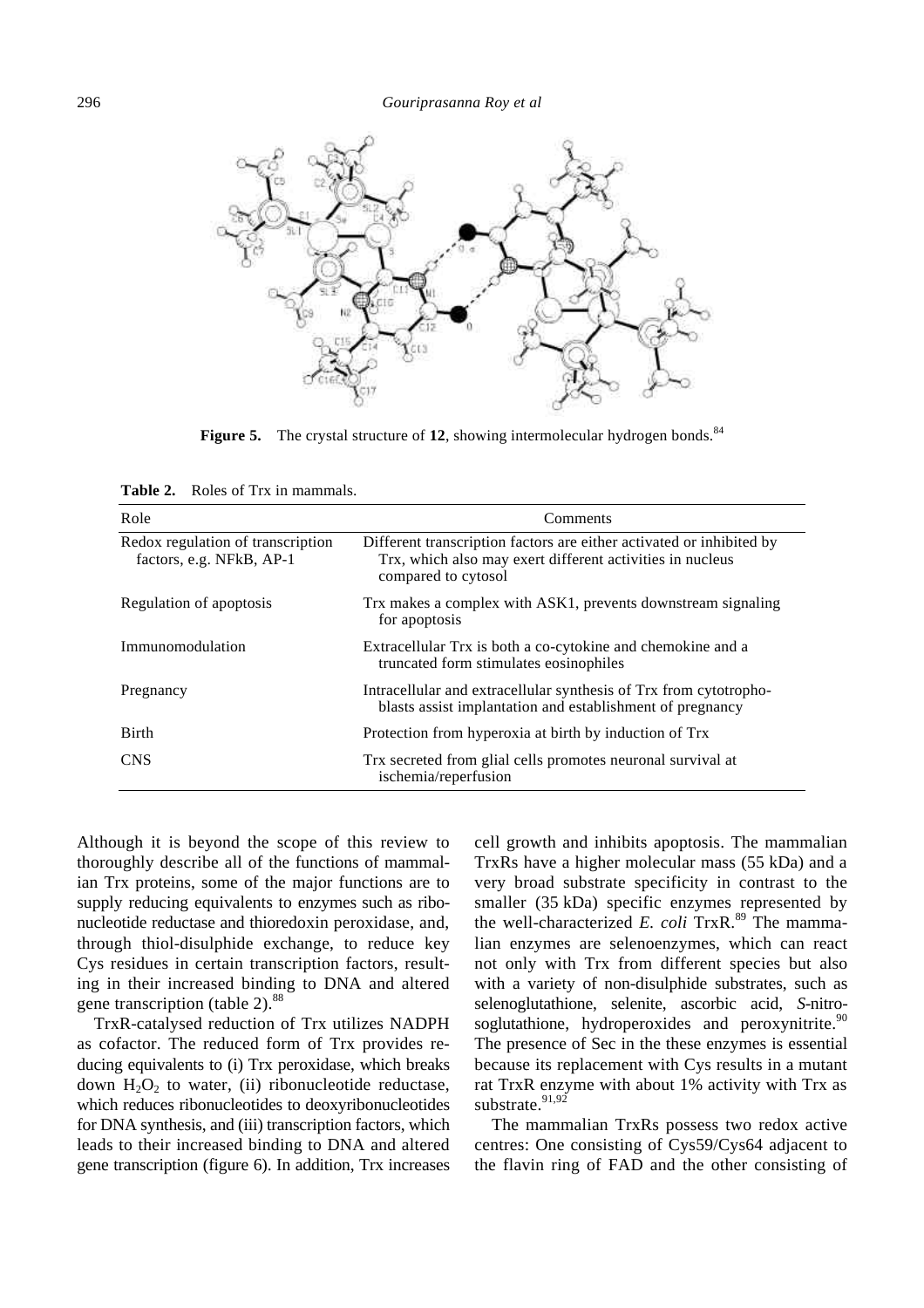

**Figure 6.** Functions of TrxR in the cell.

Cys497/Sec498 near the C-terminus. The proposed mechanism for the reduction of Trx by TrxR is summarized in scheme 10. According to this mechanism, the first step is the reduction of the selenenyl sulphide to produce the corresponding selenol (or selenolate). The selenol (or selenolate anion) attacks the disulphide bond of Trx, resulting in the formation of a TrxR–Trx-mixed selenenyl sulphide. The Se–S bond in this intermediate is cleaved by Cys497 to regenerate the selenenyl sulphide, which could be reduced further by the Cys residue of the nearby subunit. In this conversion, the conserved Cys-497- Sec-498 motif acts as a second redox centre and the electrons are transferred from the redox-active disulphide via the redox centre at the C terminal to the substrate, Trx.<sup>91-93</sup>

The conformation of the C-terminal can be modelled in such a way that it approaches the redox-active di-

sulphide  $Cys^{59} - Cys^{64}$  close enough for electron transfer without steric clashes, decreasing the distance between  $Cys^{59}$  and  $Cys^{497}$  from 12 Å to 3 Å. This conformational change involves mainly residues Ser<sup>495</sup>–Cys,<sup>498</sup> where the largest movement is that of Cys<sup>497</sup> (about a 5-Å displacement of the C*a*-atom). The charge interaction between the C-terminal carboxyl group of  $\text{Gly}^{499}$  and the side chain of Lys<sup>29</sup> can be maintained in the two conformations. A careful analysis of the active site features of mammalian TrxR mutant reveals that one or more histidine residues near the Se–S and S–S bonds may play crucial roles in the catalysis (figure 7).

In such a model of the oxidized form of the  $\text{Cys}^{497}$ -Sec<sup>498</sup> motif, the selenium atom would be located very close to the side chain of the conserved  $\text{His}^{472}$ , and the imidazole group could participate in proton transfer to  $Cys^{497}$ . After reduction, the C-terminal tail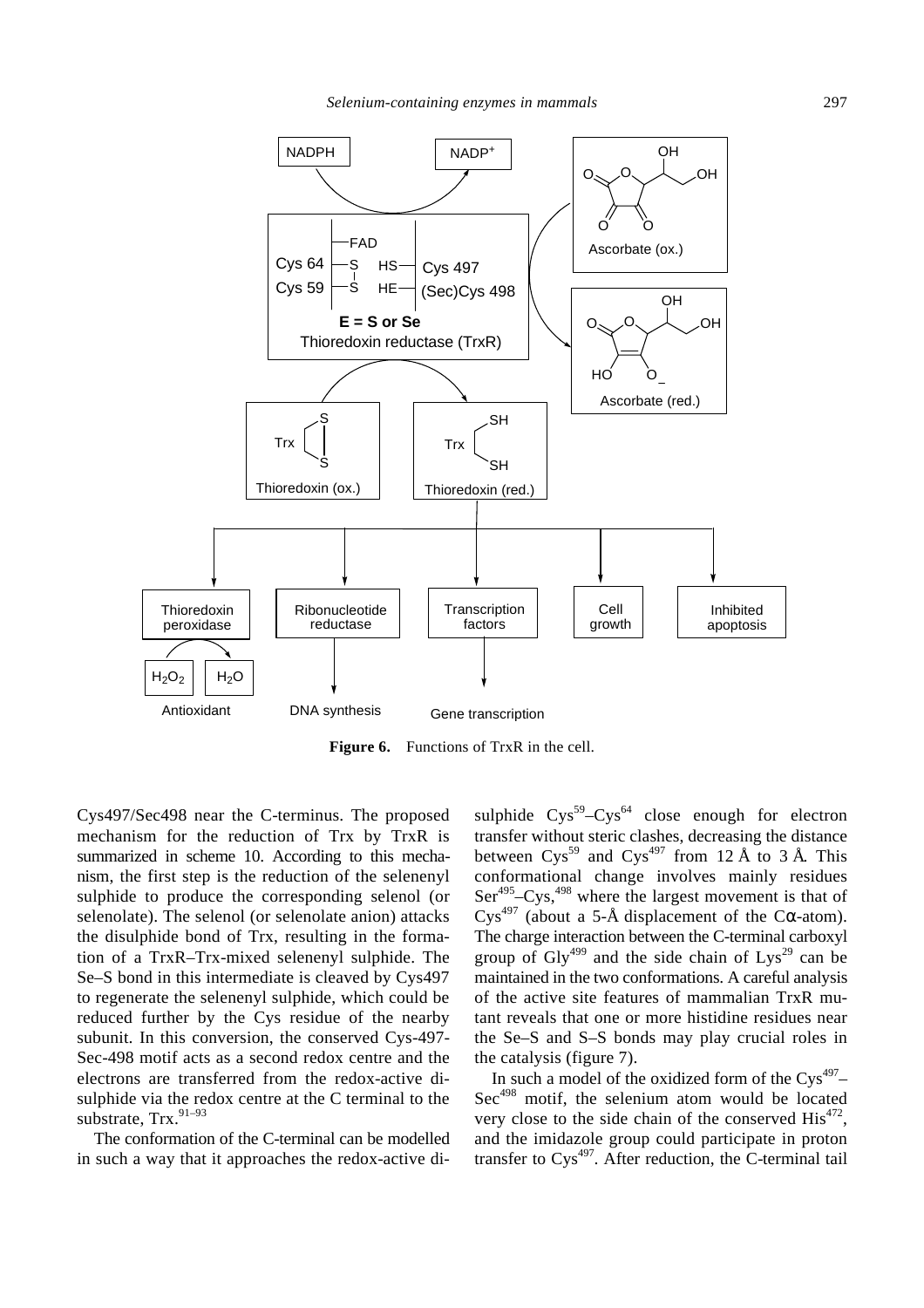298 *Gouriprasanna Roy et al*



**Scheme 10.** Proposed catalytic mechanism for the reduction of Trx by mammalian TrxR.



**Figure 7.** The active site of the Sec498Cys mutant of rat TrxR (PDB code: 1H6V).<sup>85</sup>

could then move away from the catalytic site to a position at the surface of the enzyme and interact with the bound substrate, Trx. The model of the TrxR– Trx complex is consistent with a mechanistic scenario for the dithiol–disulphide exchange reaction put forward previously.<sup>92</sup> In this step of the reaction, the selenolate anion attacks the disulphide of Trx. The resulting enzyme, Trx-mixed selenenyl sulphide, is then attacked by  $Cys^{497}$  to regenerate the selenenyl sulphide.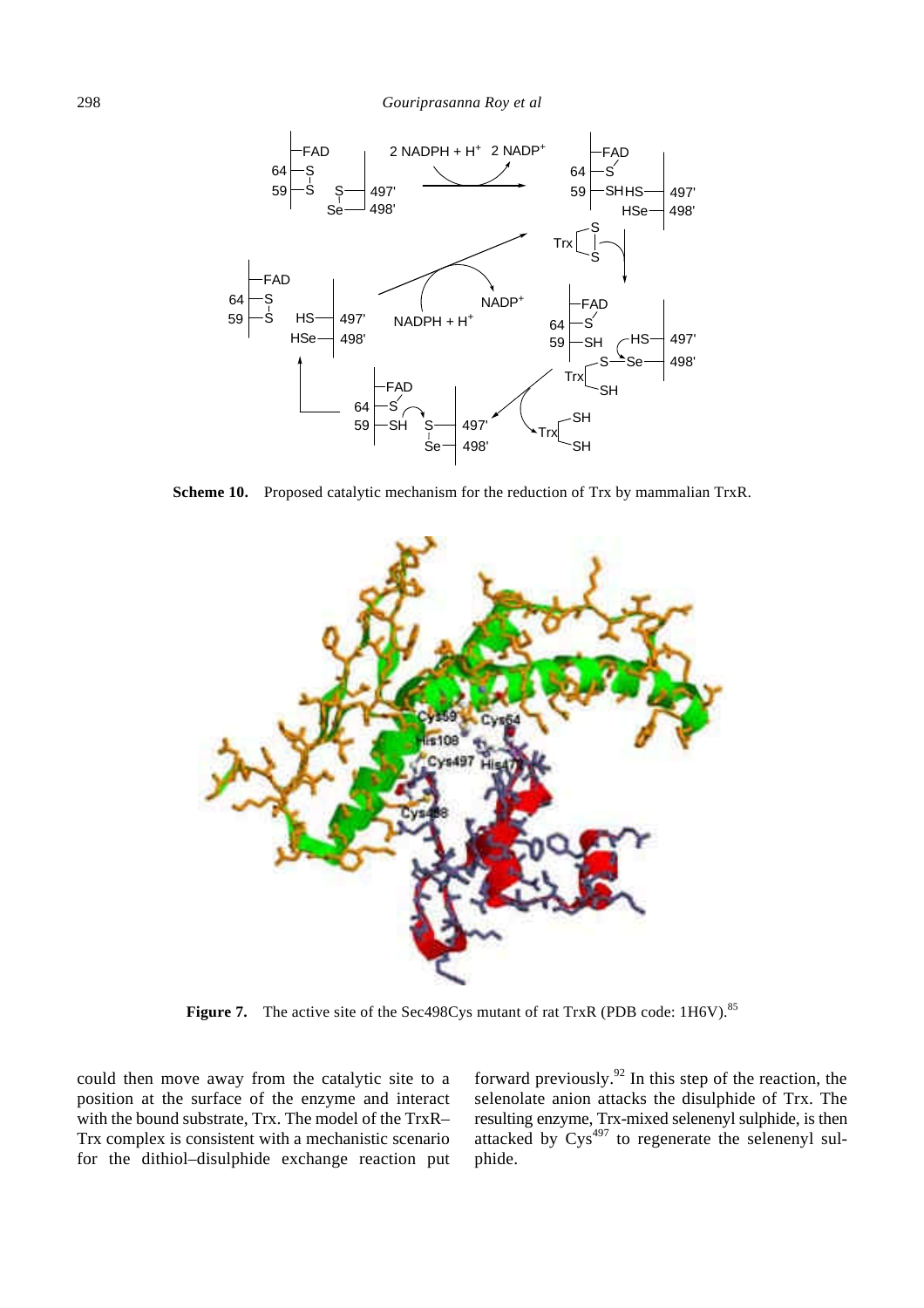#### 9.1 *Reduction of hydroperoxides by Trx system*

A number of recent studies suggest that the mammalian Trx system can reduce hydroperoxide substrates and thus mimic the properties of GPx. As already mentioned, the hydroperoxide substrate specificity of plasma GPx is highly restricted. This enzyme can reduce  $H_2O_2$  and organic hydroperoxides, but its activity was found to be much lower than that of the cGPx. In addition, the tripeptide GSH is a poor reducing substrate for this enzyme. This led to the assumption that TrxR, Trx, or glutaredoxin may be involved in the reduction of peroxides by the plasma enzyme.<sup>64</sup> In agreement with this, Holmgren *et al*<sup>94</sup> have shown that human TrxR and NADPH in the presence or absence of Trx serve as efficient electron donors to human GPx. In addition, they have also shown that the human placenta TrxR directly reduces lipid hydroperoxides by NADPH and the rate of this reaction can be accelerated by the addition of selenocystine.<sup>95</sup> It is believed that the catalytic mechanism proceeds through the formation of a catalytically active selenol, which is produced by the reduction of the diselenide bond in selenocystine by TrxR.

Holmgren *et al*<sup>96</sup> have proposed the mechanism for the reduction of lipid peroxides and  $H_2O_2$  by the mammalian Se-containing TrxR (scheme 11), which is similar to the mechanism proposed for the reduction of Trx. According to this mechanism, the selenenyl sulphide form of the enzyme receives an electron from NADPH to cleave the Se–S bond and produce the selenol-thiol form. Because the selenol is expected to be dissociated and more nucleophilic than the thiol group, the selenol (or selenolate) can reacts with  $H_2O_2$ 



**Scheme 11.** Proposed mechanism for the reduction of hydroperoxides by mammalian TrxR.

much faster than the thiol to produce the corresponding selenenic acid (E-SeOH). The next step of the catalytic cycle should be the attack of one of the cysteine thiols (most likely Cys497) at the selenenic acid to produce water and to reform the selenenyl sulphide. A second thiol (most likely Cys59 from the other subunit) would attack the Se–S linkage to regenerate the selenol.

### 9.2 *Thioredoxin reductase as drug target*

The Trx system is of medicinal interest due to its inherent role as a broad based indicator of diseases such as AIDS, rheumatoid arthritis, and certain forms of cancer and represents an attractive target for further pharmacological examination. In recent years, the biological screening has led to the identification of a number of small organic and organometallic compounds as chemotherapeutic inhibitors of TrxR (figure  $8$ ).<sup>97</sup> Although the early studies have shown that nitrosoureas such as BCNU can be effective irreversible inhibitors of  $TrxR<sub>1</sub><sup>98</sup>$  these compounds are quite toxic, relatively non-selective, and known to alkylate DNA. However, certain alkyl 2-imidazolyl disulphides such as PX-12 and the symmetrical cyclopentanone NSC 131233 have been found to be good inhibitors through screening by a COMPARE analysis from over 50,000 compounds tested by the National Cancer Institute. PX-12 is currently in Phase I clinical trials and demonstrated antitumor activity in immunodeficient mice xenograft models.<sup>99</sup> Some of the clinically used drugs that act on TrxR are summarized in table 3.

Halonitrobenzenes such as 1-chloro-2,4-dinitrobenzene irreversibly inhibit the human TrxR with a concomitant induction of an NADPH oxidase activity, producing superoxide (scheme  $12$ ).<sup>107</sup> A model explaining the reactivity of dinitrohalobenzenes with thioredoxin reductase is presented, involving dinitrophenyl-derivatization of both the selenocysteine residue and its neighbouring cysteine residue, reduction by NADPH of the enzyme-bound flavin in dinitrophenyl-alkylated enzyme (DNB-TrxR), followed by two consecutive one-electron transfers from the flavin to nitro groups of the DNB-moieties in DNB-TrxR, forming nitro anion radicals. The nitro radicals react with oxygen to form superoxide, again generating dnp-TrxR with an oxidized flavin, which may then follow another cycle of NADPH-dependent superoxide production. Halodinitrobenzenes are well known for their immunostimulatory properties. Here it is proposed that the inflammatory components of this immuno-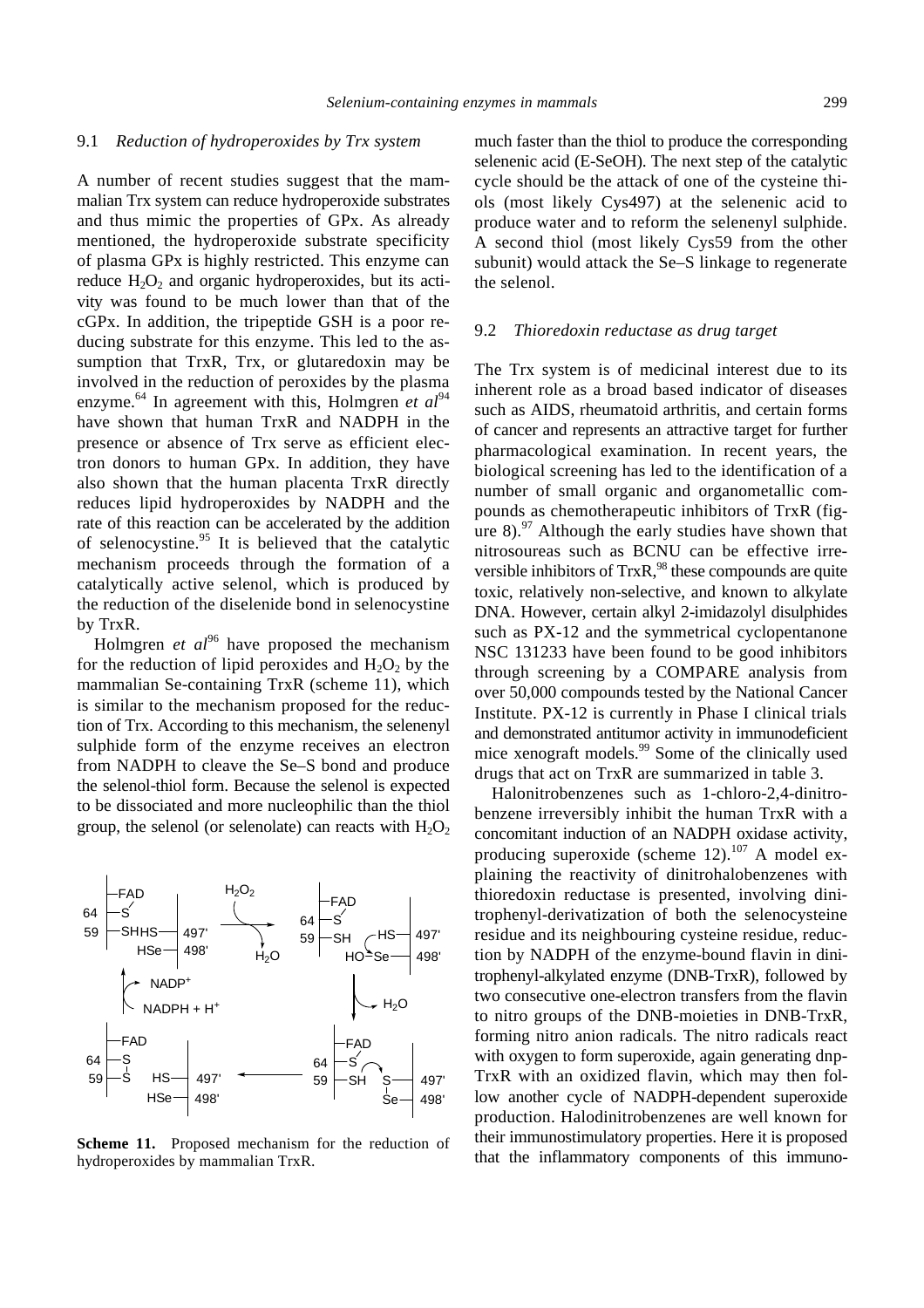

**Figure 8.** Chemotherapeutic inhibitors of the Trx/TrxR system.

**Table 3.** Clinically applied drugs with postulated effects on TrxR.

| TrxR inhibitor                                | Comment                                                                                                                                                                | Ref.                 |
|-----------------------------------------------|------------------------------------------------------------------------------------------------------------------------------------------------------------------------|----------------------|
| Carmustine (BCNU) and<br>other nitrosoureas   | Very effective irreversible TrxR inhibitors; however, not selective,<br>since mechanistically related enzymes are also inactivated and<br>DNA is alkylated             | 100                  |
| Cisplatin                                     | Consistently, high Trx-levels appear to be involved in cisplatin<br>resistance                                                                                         | 101                  |
| Anthracyclines                                | The inhibitory effects published for the rat enzyme were not<br>reproducible with the human enzyme in our hands                                                        | 102                  |
| Azelaic acid (dicarboxylic acids)             | The original studies were partly conducted with E. coli enzyme.<br>We found no inhibition of human h-TrxR                                                              | 103                  |
| 13-cis-Retionic acid                          | Results obtained with E. coli enzyme were mixed with data from<br>human enzyme. All- <i>trans</i> retionic acid increases TrxR levels<br>when apoplied with interferon | 103, 104             |
| 1-Chloro-2,4-dinitrobenzene<br>ATG, Auranofin | Experimental drug in dermatology with promises for clinical use<br>Selective tight-binding inhibitors, the formal $K_i$ for auranofin<br>being 4 nM                    | 102, 103, 105<br>106 |

stimulation can be mediated by interaction with the thioredoxin system, via effects on cell function by superoxide production, oxidative stress and increased extracellular levels of thioredoxin.

Organic gold complexes such as aurothioglucose (ATG), auranofin, which are commonly used for the treatment of rheumatoid arthritis, were also discovered to be potent inhibitors of  $Trx/TrxR$ .<sup>106</sup> It has been shown that the gold free thioglucose moiety in these compounds does not inhibit the enzyme. Furthermore, gold-chelating agents such as BAL prevent and reverse the inhibition of TrxR caused by three different compounds that have only the gold moiety in common. From these studies it is clear that the binding of gold and not the organic moiety to the enzyme is responsible for the inhibition of TrxR. It is

known that selenols can bind heavy metal ions much stronger than thiols. This leads to an assumption that the C-terminal redox-active Cys<sup>497</sup>/Sec<sup>498</sup> centre of TrxR may be the target of the inhibitors.<sup>107</sup> In agreement with this, the structurally and mechanistically closely related but selenium-free enzyme GR has been found to be far less sensitive to the inhibition by gold complexes.

#### **10. Summary and future perspectives**

The research progress in the biochemistry of selenium over the last two decades led to the identification, cloning and functional characterization of a number of selenoenzymes with widely varied catalytic potential, and the key events of selenoprotein biosynthesis have been elucidated. The biomimetic studies on seleno-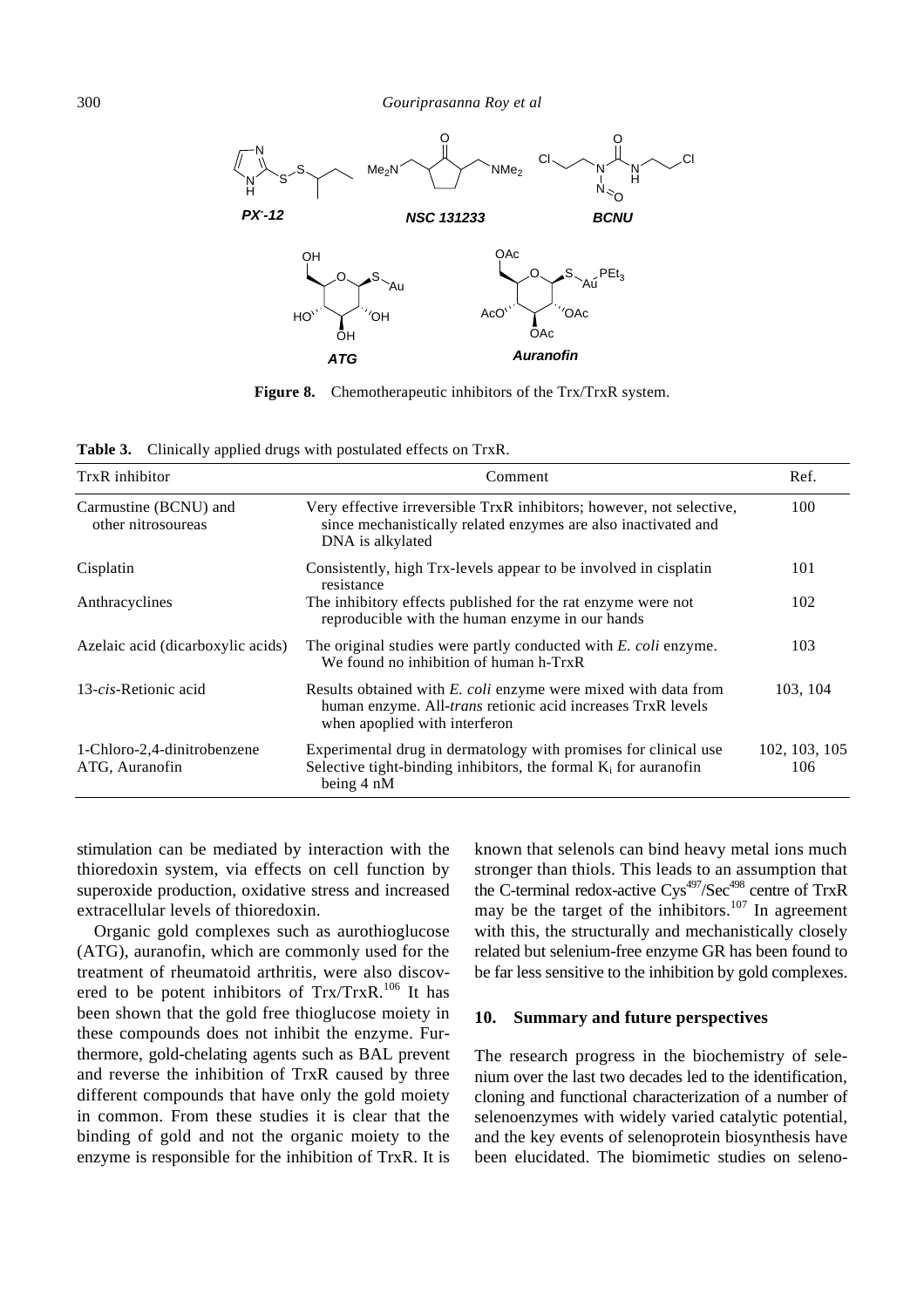

**Scheme 12.** Production of superoxide by TrxR.<sup>107</sup>

enzymes have been focused mainly on glutathione peroxidase (GPx) due to the fact that the structure and catalytic mechanism of this enzyme is well known. However, the insights gained from the previous model studies on GPx may provide a solid basis not only for the development of more efficient GPx mimics but also for the design and synthesis of organoselenium compounds that could mimic the action of other selenoenzymes such as iodothyronine deiodinase and thioredoxin reductase for which successful synthetic mimics have not yet been developed. The reactivity of selenocysteine residues in selenoenzymes towards metal-containing compounds such as goldthioglucose may be utilized in the design and synthesis of metalbased drugs.

#### **Acknowledgement**

The work on selenoenzymes and selenocysteine derivatives in our laboratory is supported by the Department of Science and Technology (DST) and the Council for Scientific and Industrial Research (CSIR), New Delhi.

## **References**

1. Berzelius J J 1818 *Afhandl. Fys. Kemi Mineralog*. **6**  $42$ 

- 2. Schwarz K and Foltz C M 1957 *J. Am. Chem. Soc.* **79** 3292
- 3. Andreesen J R and Ljungdahl L 1973 *J. Bacteriol*. **116** 867
- 4. Turner D C and Stadtman T C 1973 *Arch. Biochem. Biophys*. **154** 366
- 5. Flohé L, Günzler E A and Schock H H 1973 *FEBS Lett*. **32** 132
- 6. Rotruck J T, Pope A L, Ganther H E, Swanson A B, Hafeman D G and Hoekstra W G 1973 *Science* **179** 588
- 7. Böck A 1994 Selenium proteins containing selenocysteine. In *Encyclopedia of inorganic chemistry* (ed.) R B King (Chichester: John Wiley) vol. 8, p. 3700
- 8. Flohé L, Andreesen J R, Brigelius-Flohé R, Maiorino M and Ursini F 2000 *IUBMB Life* **49** 411
- 9. Boyington J C, Gladyshev V N, Khangulov S V, Stadtman T C and Sun P D 1997 *Science* **275** 1305
- 10. Wilting R, Schorling S, Persson B C and Böck A 1977 *J. Mol. Biol*. **266** 637
- 11. Garcin E, Vernede X, Hatchikian E C, Volbeda A Frey M and Fontecilla-Camps J C 1999 *Structure* **7** 557
- 12. Pfeiffer M, Bingemann R and Klein A 1998 *Eur. J. Biochem*. **256** 447
- 13. Andreesen J R, Wagner M, Sonntag D, Kohlstock M, Harms C, Gursinsky T, Jäger J, Parther T, Kabisch U, Gräntzdörffer A, Pich A and Söhling B 1999 *Biofactors* **10** 263
- 14. Wagner M, Sonntag D, Grimm R, Pich A, Eckerskorn C, Söhling B and Andreesen J R 1999 *Eur. J. Biochem*. **260** 38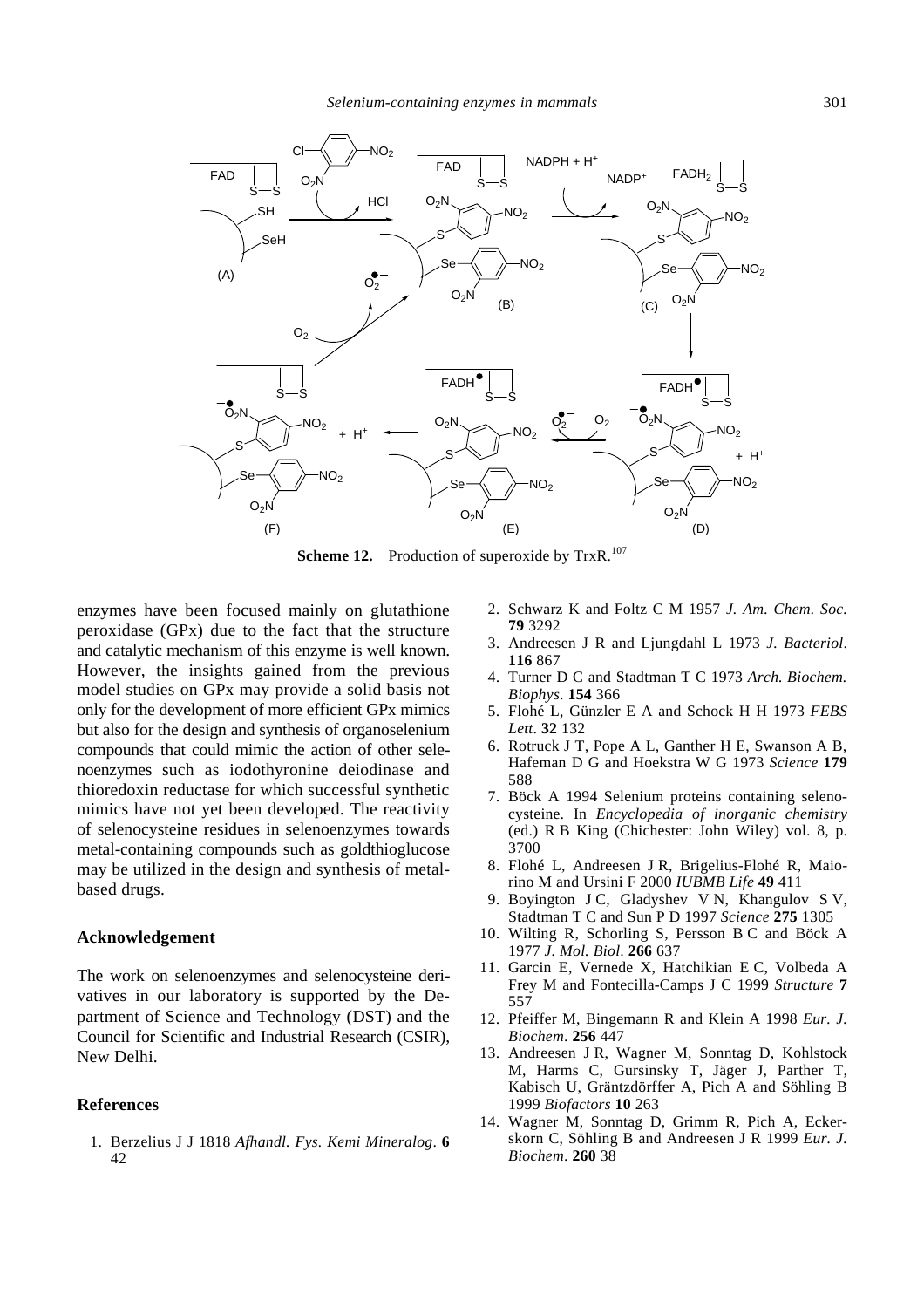- 15. Böck A, Forchhammer K, Heider J, Leinfelder W, Sawers G, Veprek B and Zinoni F 1991 *Mol. Microbiol*. **5** 515
- 16. Stadtman T C 1996 *Annu. Rev. Biochem.* **65** 83
- 17. Dobbek H, Gremer L, Meyer O and Huber R 1991 *Proc. Natl. Acad. Sci. USA* **96** 8884
- 18. Behne D, Kyriakopoulos A, Meinhold H and Köhrle 1990 *J. Biochem. Biophys. Res. Commun*. **173** 1143
- 19. Arthur J R, Nicol F and Beckett G J 1990 *Biochem. J*. **272** 537
- 20. Davey J C, Becker K B, Schneider M J, Germain G L and Galton V A 1995 *J. Biol. Chem*. **270** 26786
- 21. Croteau W, Whittemore S K, Schneider M J and Germain D L 1995 *J. Biol. Chem*. **270** 16569
- 22. Lescure A, Gautheret D, Carbon P and Krol A 1999 *J. Biol. Chem*. **274** 38147
- 23. Tamura T and Stadtman T C 1996 *Proc. Natl. Acad. Sci. USA* **93** 1006
- 24. Lee S R, Kim J R, Kwon K S, Yoon H W, Leveine R L, Ginsburg A and Rhee S G 1999 *J. Biol. Chem*. **274** 4722
- 25. Watabe S, Makino Y, Ogawa K, Hiroi T, Yamamoto Y and Takahashi S Y 1999 *Eur. J. Biochem*. **264** 74
- 26. Mustacich D and Powis G 2000 *Biochem. J*. **346** 1
- 27. Williams C H Jr, Arscott L D, Müller S, Lennon B W, Ludwig M L, Wang P-F, Veine D M, Becker K and Schirmer R H 2000 *Eur. J. Biochem*. **267** 6110
- 28. Motsenbocker M A and Tappel A L 1984 *J. Nutr*. **114** 279
- 29. Mills G C 1957 *J. Biol. Chem*. **229** 189
- 30. Ursini F, Maiorino M, Valente M, Ferri L and Gregolin C 1982 *Biochim. Biophys. Acta* **710** 197
- 31. Takahasi K, Avissar N, Whittin J and Cohen H 1987 *Arch. Biochem. Biophys*. **256** 677
- 32. Chu F-F, Doroshow J H and Esworthy R S 1993 *J. Biol. Chem*. **268** 2571
- 33. Levander O A 1986 Selenium. *Trace elements in human and animal nutrition* (ed.) W Mertz (Orlando: Academic Press) vol. 2, p. 209
- 34. Levander O A 1987 *Annu. Rev. Nutr.* **7** 227
- 35. Néve J 1988 Biological functions of selenium. In *Selenium in medicine and biology* (eds) J Néve and A Favier (Berlin: W de Gruyter) p. 97
- 36. Burk R F (ed.) 1994 *Selenium in biology and human health* (New York: Springer-Verlag)
- 37. Ganther H E 1999 *Carcinogenesis* **20** 1657
- 38. Köhrle J 1999 *Biochimie* **81** 527
- 39. Larsen P R and Berry M J 1995 *Annu. Rev. Nutr.* **15** 323
- 40. Boschi-Muller S, Muller S, Van Dorsselaer A, Böck A and Branland G 1998 *FEBS Lett.* **439**, 241
- 41. Baron C and Böck A 1995 *tRNA: Structure, biosynthesis and function*, pp 529–544
- 42. Low S C and Berry M J 1996 *Trends Biochem. Sci.* **21** 203
- 43. Glass R S, Singh W P, Jung W, Veres Z, Scholz T D and Stadtman T C 1993 *Biochemistry* **32** 12555
- 44. Böck A 2001 *Encyclopedia Life Sci.* 1–6
- 45. Forchhammer K and Böck A 1991 *J. Biol. Chem.* **266** 6324
- 46. Mizutani T, Kurata H, Yamada K and Totsuka T 1992 *Biochem. J.* **284** 827
- 47. Tormay P, Wilting R, Lootspeich F, Mehta P K, Chris-ten P and Böck A 1998 *Eur. J. Biochem.* **254** 655
- 48. Forchhammer K, Bosemiller K and Böck A 1991 *Biochimie* **73** 1481
- 49. Commans S S and Böck A 1999 *FEMS Microbiol. Rev.* **23** 335
- 50. Koide T, Itoh H, Otaka A, Yasui H, Kuroda M, Esaki N, Soda K and Fujii N 1993 *Chem. Pharm. Bull*. **41** 502; Tamura T, Oikawa T, Ohtaka A, Fujii N, Esaki N and Soda K 1993 *Anal. Biochem.* **108** 151
- 51. (a) Theodoropoulas D, Schwartz I L and Walter R 1967 *Biochemistry* **6** 3927; (b) Roy J, Gordon W, Schwartz I L and Walter R 1970 *J. Org. Chem.* **35** 510
- 52. Mitsuru S, Kimiko H and Harushisa S 1997 *Heterocycles* **44** 319
- 53. Gieselman M D, Zhu Y, Zhou H, Galonic D and Vander Donk W A 2002 *ChemBioChem*. **3** 709
- 54. Gieselman M D, Xie L and Van der Donk W A 2001 *Org. Lett.* **3** 1331
- 55. Hondal R J, Nilsson B L and Raines R T 2001 *J. Am. Chem. Soc.* **123** 5140; Quaderer R, Sewing A and Hilvert D 2001 *Helv. Chim. Acta* **84** 1197
- 56. Review: Stadtman T C 1991 *J. Biol. Chem*. **266** 16257
- 57. Review: Ursini F 1994 In *Oxidative processes and antioxidants* (ed.) R Paoletti (New York: Raven Press) p. 25
- 58. Maiorino M, Aumann K-D, Brigelius-Flohé, R Doria D, van den Heuvel J, McCarthy J, Rovery A, Ursini F and Flohé L 1995 *Biol. Chem. Hoppe-Seyler* **376** 651
- 59. Rocher C, Lalanne J-L and Chaudiére J 1992 *Eur. J. Biochem*. **205** 955
- 60. Maddipati K R and Marnett L J 1987 *J. Biol. Chem*. **262** 17398
- 61. Chu F-F, Doroshow J H and Esworthy R S 1993 *J. Biol. Chem*. **268** 2571
- 62. Brigelius-Flohé R 1999 *Free Radical Biol. Med*. **27** 951
- 63. Maiorino M, Gregolin C and Ursini F 1990 *Methods Enzymol*. **186** 448
- 64. Björnstedt M, Xue J, Huang W, Åkesson B and Holmgren A 1994 *J. Biol. Chem.* **269** 29382
- 65. Epp O, Ladenstein R and Wendel A 1983 *Eur. J. Biochem*. **133** 51
- 66. Ren W, Huang B, Akesson and Ladenstein R 1997 *J. Mol. Biol.* **268** 869
- 67. Schewe T 1995 *Gen. Pharmacol*. **26** 1153
- 68. Parnham M J, Biederman J, Bittner C, Dereu N, Leyck S and Wetzig H 1989 *Agents Actions* **27** 306
- 69. Jacquemin P V, Christiaens L E, Renson M J, Evers M J and Dereu N 1992 *Tetrahedron Lett*. **33** 3863
- 70. Reich H J and Jasperse C P 1987 *J. Am. Chem. Soc*. **109** 5549
- 71. Ostrovidov S, Franck P, Joseph D, Martarello L, Kirsch G, Belleville F, Nabet P and Dousset B 2000 *J. Med. Chem*. **43** 1762